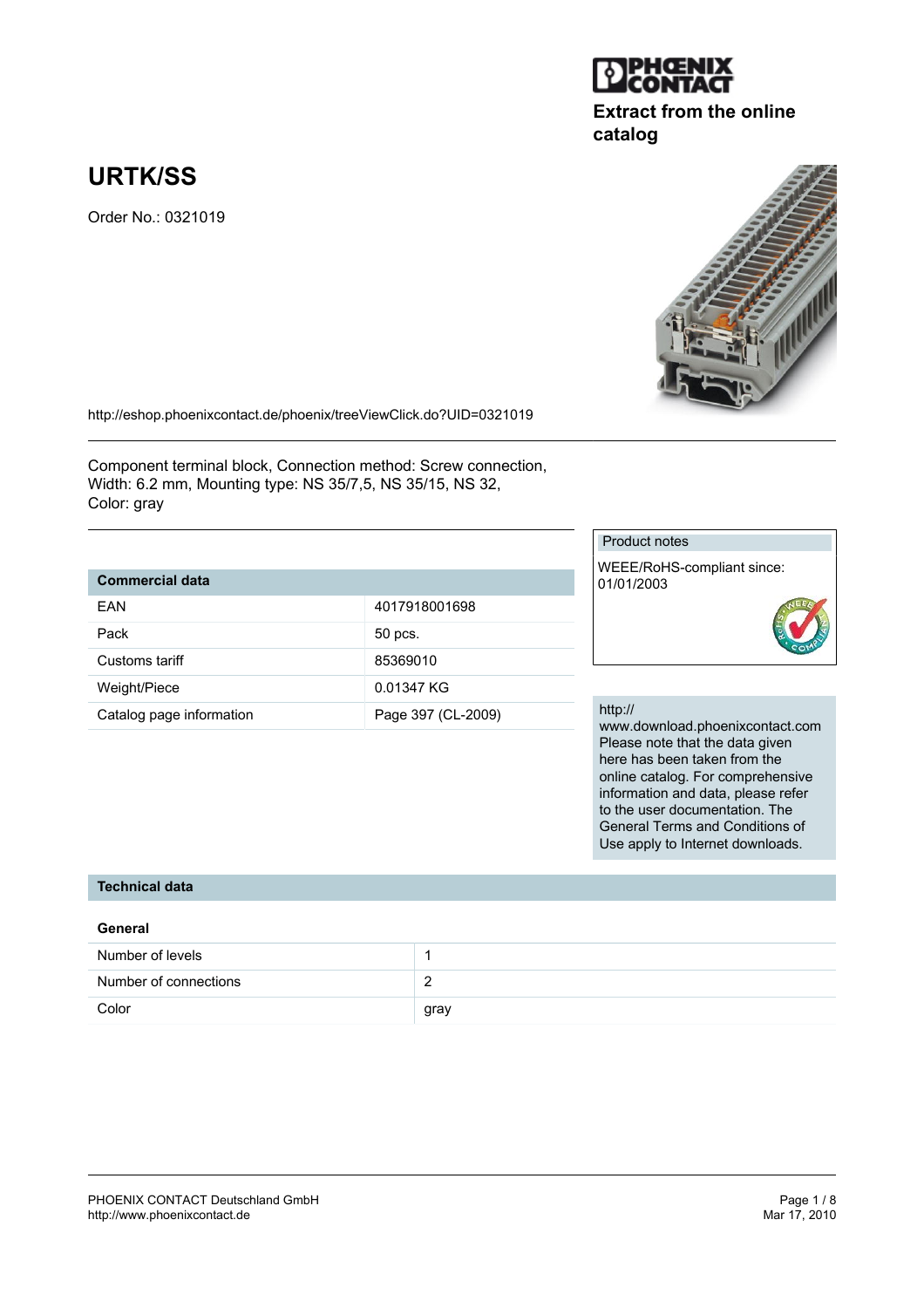| Insulating material                                                           | <b>PA</b>              |
|-------------------------------------------------------------------------------|------------------------|
| Inflammability class acc. to UL 94                                            | V <sub>0</sub>         |
| <b>Dimensions</b>                                                             |                        |
| Length                                                                        | 56.5 mm                |
| Width                                                                         | $6.2 \text{ mm}$       |
| Height NS 35/7,5                                                              | 40 mm                  |
| Height NS 35/15                                                               | 47.5 mm                |
| Height NS 32                                                                  | 45 mm                  |
| <b>Technical data</b>                                                         |                        |
| Rated surge voltage                                                           | 6 kV                   |
| Pollution degree                                                              | 3                      |
| Surge voltage category                                                        | III                    |
| Insulating material group                                                     |                        |
| Connection in acc. with standard                                              | IEC 60947-7-1          |
| Nominal current $I_N$                                                         | 26 A                   |
| Nominal voltage U <sub>N</sub>                                                | 400 V                  |
| <b>Connection data</b>                                                        |                        |
|                                                                               |                        |
| Conductor cross section solid min.                                            | $0.2 \text{ mm}^2$     |
| Conductor cross section solid max.                                            | $4 \text{ mm}^2$       |
| Conductor cross section stranded min.                                         | $0.2$ mm <sup>2</sup>  |
| Conductor cross section stranded max.                                         | $4 \text{ mm}^2$       |
| Conductor cross section AWG/kcmil min.                                        | 24                     |
| Conductor cross section AWG/kcmil max                                         | 12                     |
| Conductor cross section stranded, with ferrule<br>without plastic sleeve min. | $0.25$ mm <sup>2</sup> |
| Conductor cross section stranded, with ferrule<br>without plastic sleeve max. | $4 \, \text{mm}^2$     |
| Conductor cross section stranded, with ferrule<br>with plastic sleeve min.    | $0.25$ mm <sup>2</sup> |
| Conductor cross section stranded, with ferrule<br>with plastic sleeve max.    | $2.5$ mm <sup>2</sup>  |
| 2 conductors with same cross section, solid min.                              | $0.2$ mm <sup>2</sup>  |
| 2 conductors with same cross section, solid max.                              | $1.5$ mm <sup>2</sup>  |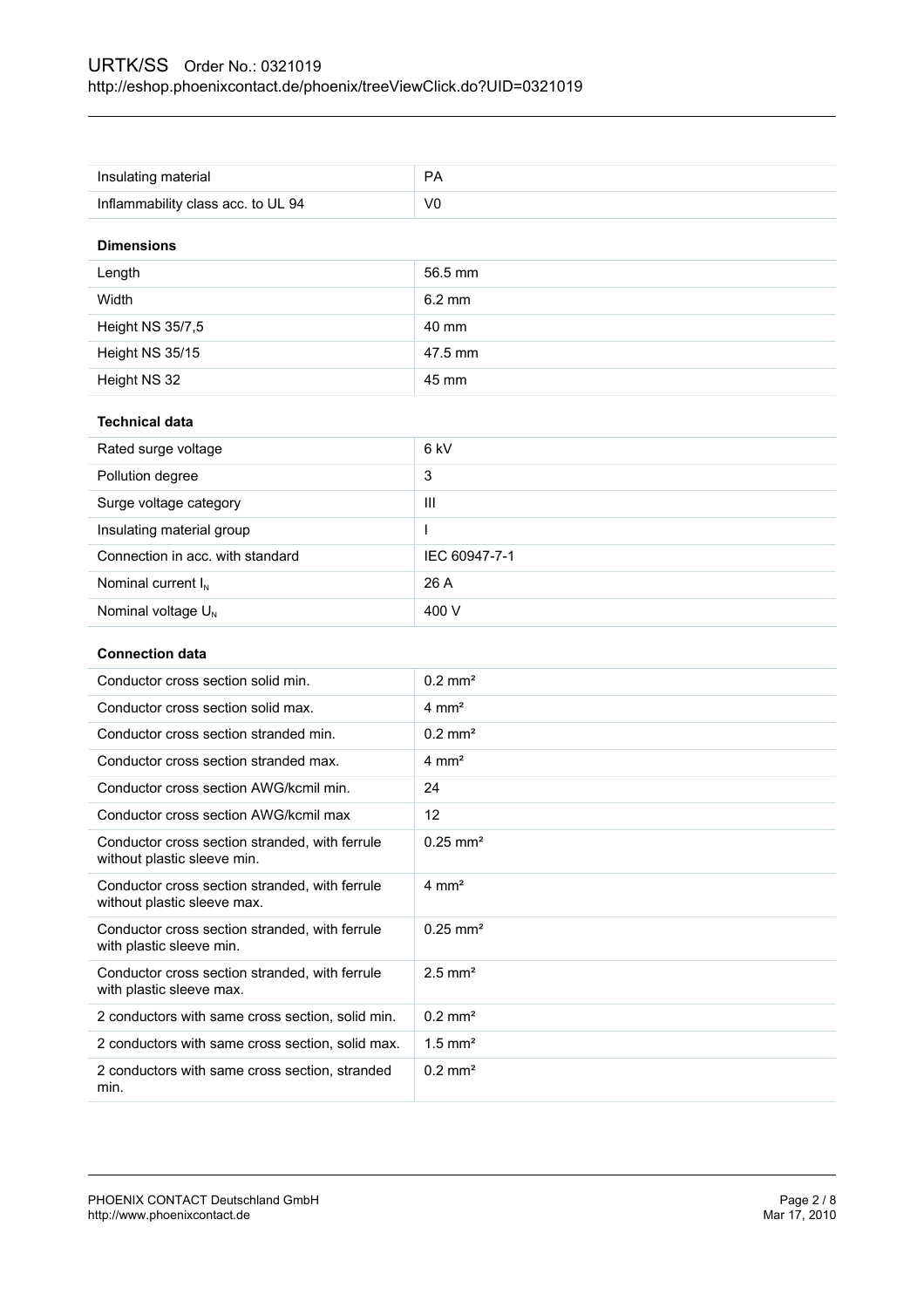| 2 conductors with same cross section, stranded<br>max.                                     | $1.5$ mm <sup>2</sup>  |
|--------------------------------------------------------------------------------------------|------------------------|
| 2 conductors with same cross section, stranded,<br>ferrules without plastic sleeve, min.   | $0.25$ mm <sup>2</sup> |
| 2 conductors with same cross section, stranded,<br>ferrules without plastic sleeve, max.   | $1.5$ mm <sup>2</sup>  |
| 2 conductors with same cross section, stranded,<br>TWIN ferrules with plastic sleeve, min. | $0.5$ mm <sup>2</sup>  |
| 2 conductors with same cross section, stranded,<br>TWIN ferrules with plastic sleeve, max. | $2.5$ mm <sup>2</sup>  |
| Type of connection                                                                         | Screw connection       |
| Stripping length                                                                           | 7 mm                   |
| Screw thread                                                                               | M <sub>3</sub>         |
| Tightening torque, min                                                                     | $0.6$ Nm               |
| Tightening torque max                                                                      | $0.8$ Nm               |
|                                                                                            |                        |

#### **Certificates / Approvals**





AWG/kcmil 28-12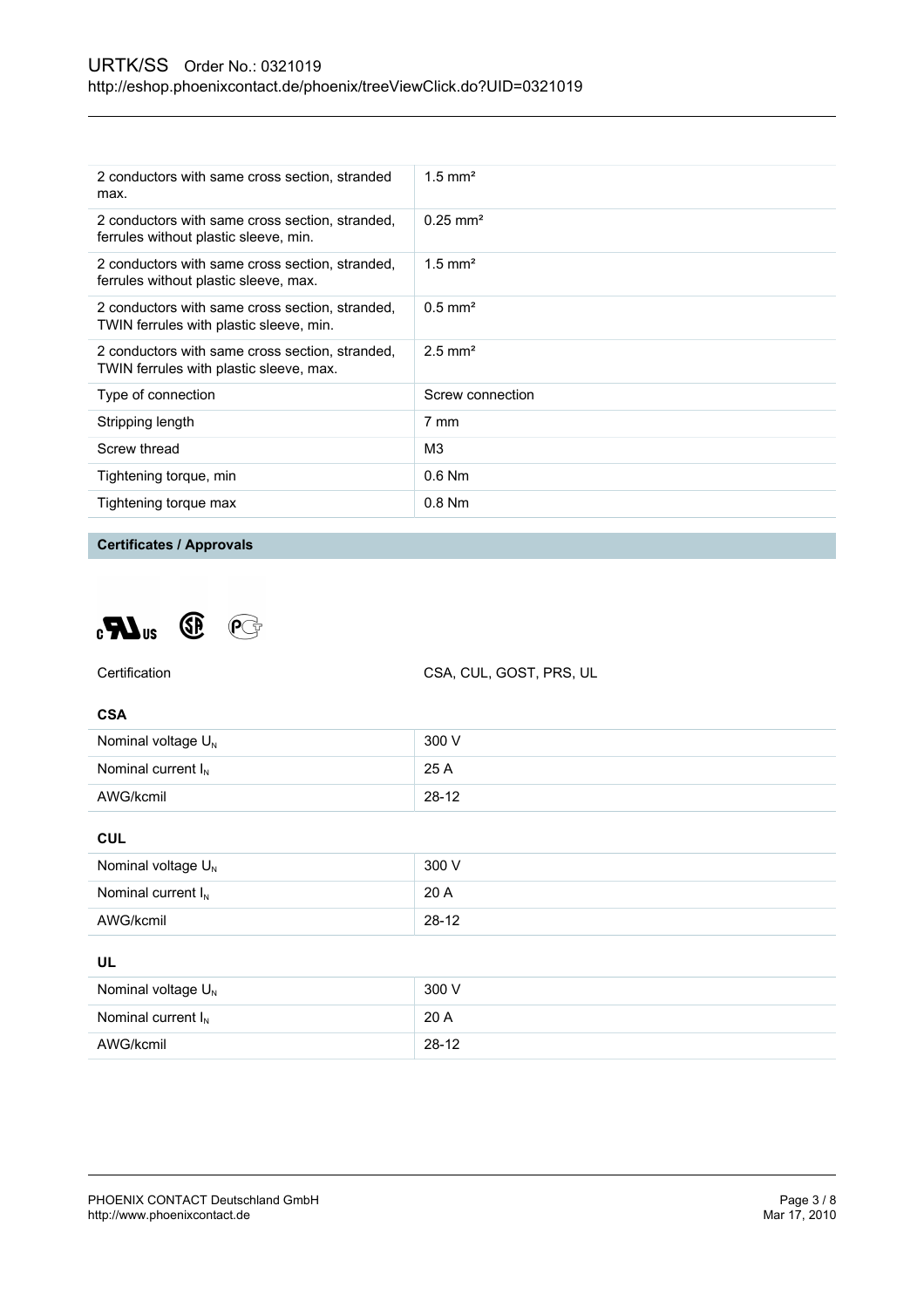#### **Accessories**

| Item            | Designation                      | Description                                                                                                                                                                          |
|-----------------|----------------------------------|--------------------------------------------------------------------------------------------------------------------------------------------------------------------------------------|
| <b>Assembly</b> |                                  |                                                                                                                                                                                      |
| 0321226         | ATS-URTK/SS                      | Partition plate, Color: gray                                                                                                                                                         |
| 3022218         | CLIPFIX 35                       | Snap-on end bracket, for 35 mm NS 35/7.5 or NS 35/15 DIN<br>rail, can be fitted with Zack strip ZB 8 and ZB 8/27, terminal strip<br>marker KLM 2 and KLM, width: 9.5 mm, color: gray |
| 0321022         | D-URTK/SS                        | End cover, Length: 56.5 mm, Width: 1 mm, Color: gray                                                                                                                                 |
| 1201442         | E/UK                             | End clamp, for assembly on NS 32 or NS 35/7,5 DIN rail                                                                                                                               |
| 1201028         | NS 32 AL UNPERF 2000MM           | G rail 32 mm (NS 32)                                                                                                                                                                 |
| 1201280         | NS 32 CU/120QMM UNPERF<br>2000MM | G-profile DIN rail, deep-drawn, material: Copper, unperforated,<br>height 15 mm, width 32 mm, length 2 m                                                                             |
| 1201358         | NS 32 CU/35QMM UNPERF<br>2000MM  | G-profile DIN rail, material: Copper, unperforated, height 15 mm,<br>width 32 mm, length 2 m                                                                                         |
| 1201002         | <b>NS 32 PERF 2000MM</b>         | G-profile DIN rail, material: Steel, perforated, height 15 mm, width<br>32 mm, length 2 m                                                                                            |
| 1201015         | NS 32 UNPERF 2000MM              | G-profile DIN rail, material: Steel, unperforated, height 15 mm,<br>width 32 mm, length 2 m                                                                                          |
| 0801762         | NS 35/7,5 CU UNPERF<br>2000MM    | DIN rail, material: Copper, unperforated, height 7.5 mm, width 35<br>mm, length: 2 m                                                                                                 |
| 0801733         | NS 35/7,5 PERF 2000MM            | DIN rail, material: Steel, galvanized and passivated with a thick<br>layer, perforated, height 7.5 mm, width 35 mm, length: 2 m                                                      |
| 0801681         | NS 35/7,5 UNPERF 2000MM          | DIN rail, material: Steel, unperforated, height 7.5 mm, width 35<br>mm, length: 2 m                                                                                                  |
| 1201756         | NS 35/15 AL UNPERF 2000MM        | DIN rail, deep-drawn, high profile, unperforated, 1.5 mm thick,<br>material: Aluminum, height 15 mm, width 35 mm, length 2 m                                                         |
| 1201895         | NS 35/15 CU UNPERF 2000MM        | DIN rail, material: Copper, unperforated, 1.5 mm thick, height 15<br>mm, width 35 mm, length: 2 m                                                                                    |
| 1201730         | NS 35/15 PERF 2000MM             | DIN rail, material: Steel, perforated, height 15 mm, width 35 mm,<br>length: 2 m                                                                                                     |
| 1201714         | NS 35/15 UNPERF 2000MM           | DIN rail, material: Steel, unperforated, height 15 mm, width 35<br>mm, length: 2 m                                                                                                   |
| 1201798         | NS 35/15-2,3 UNPERF 2000MM       | DIN rail, material: Steel, unperforated, 2.3 mm thick, height 15<br>mm, width 35 mm, length: 2 m                                                                                     |
| 0321213         | <b>TS-URTK/SS</b>                | Separating plate, Color: gray                                                                                                                                                        |
| <b>Bridges</b>  |                                  |                                                                                                                                                                                      |
| 0201155         | EB 2-6                           | Cross connector/bridge, Number of positions: 2, Color: gray                                                                                                                          |
| 0201142         | EB 3-6                           | Cross connector/bridge, Number of positions: 3, Color: gray                                                                                                                          |
| 0201139         | EB 10-6                          | Cross connector/bridge, Number of positions: 10, Color: gray                                                                                                                         |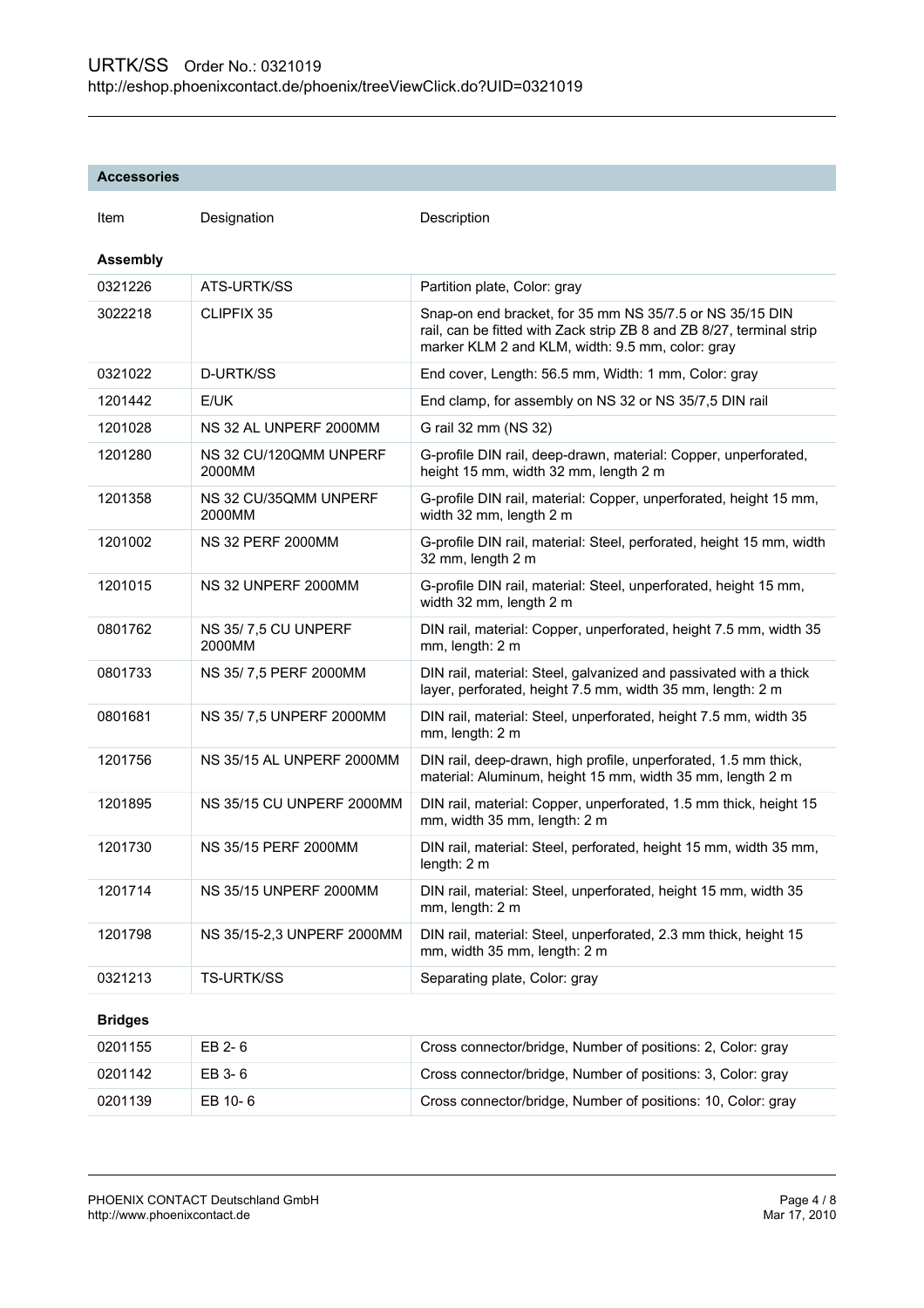| 2778550 | FBRNI 2-6 N         | Base element, Number of positions: 2, Color: aluminum            |
|---------|---------------------|------------------------------------------------------------------|
| 3005976 | FBRNI 4-6 N         | Cross connector/bridge, Number of positions: 4, Color: aluminum  |
| 2770626 | <b>FBRNI 10-6 N</b> | Cross connector/bridge, Number of positions: 10, Color: aluminum |

### **Marking**

| 1007222 | <b>SBS 6: UNBEDRUCKT</b> | Marker cards for modular terminal blocks, color: white                                             |
|---------|--------------------------|----------------------------------------------------------------------------------------------------|
| 1050499 | ZB 6:SO/CMS              | Zack strip, 10-section, divisible, special printing, marking<br>according to customer requirements |

#### **Plug/Adapter**

| 0309523 | KSS 3-6     | Short circuit connector, Number of positions: 3, Color: black                                                                                              |
|---------|-------------|------------------------------------------------------------------------------------------------------------------------------------------------------------|
| 0301547 | KSS 6       | Short circuit connector, Number of positions: 2, Color: black                                                                                              |
| Tools   |             |                                                                                                                                                            |
| 1205053 | SZS 0.6X3.5 | Screwdriver, bladed, matches all screw terminal blocks up to 4.0<br>mm <sup>2</sup> connection cross section, blade: 0.6 x 3.5 mm, without VDE<br>approval |

#### **Diagrams/Drawings**

Circuit diagram





a = open

- $1 = cover$
- 3 = fixed bridge

4 = switch bar, for 2 terminal blocks, useable on both sides of the disconnect point, inward switching motion

5 = switch bar, for 2 terminal blocks, useable on both sides of the disconnect point, outward switching motion

7 = switch bar, for 3-phasige short circuiting of linked current transformer sets, only on the right

8 = switching lock, prevents disconnect slide from being actuated

9 = separating plate, for electrical separation of neighboring bridges in terminal center

10 = partition plate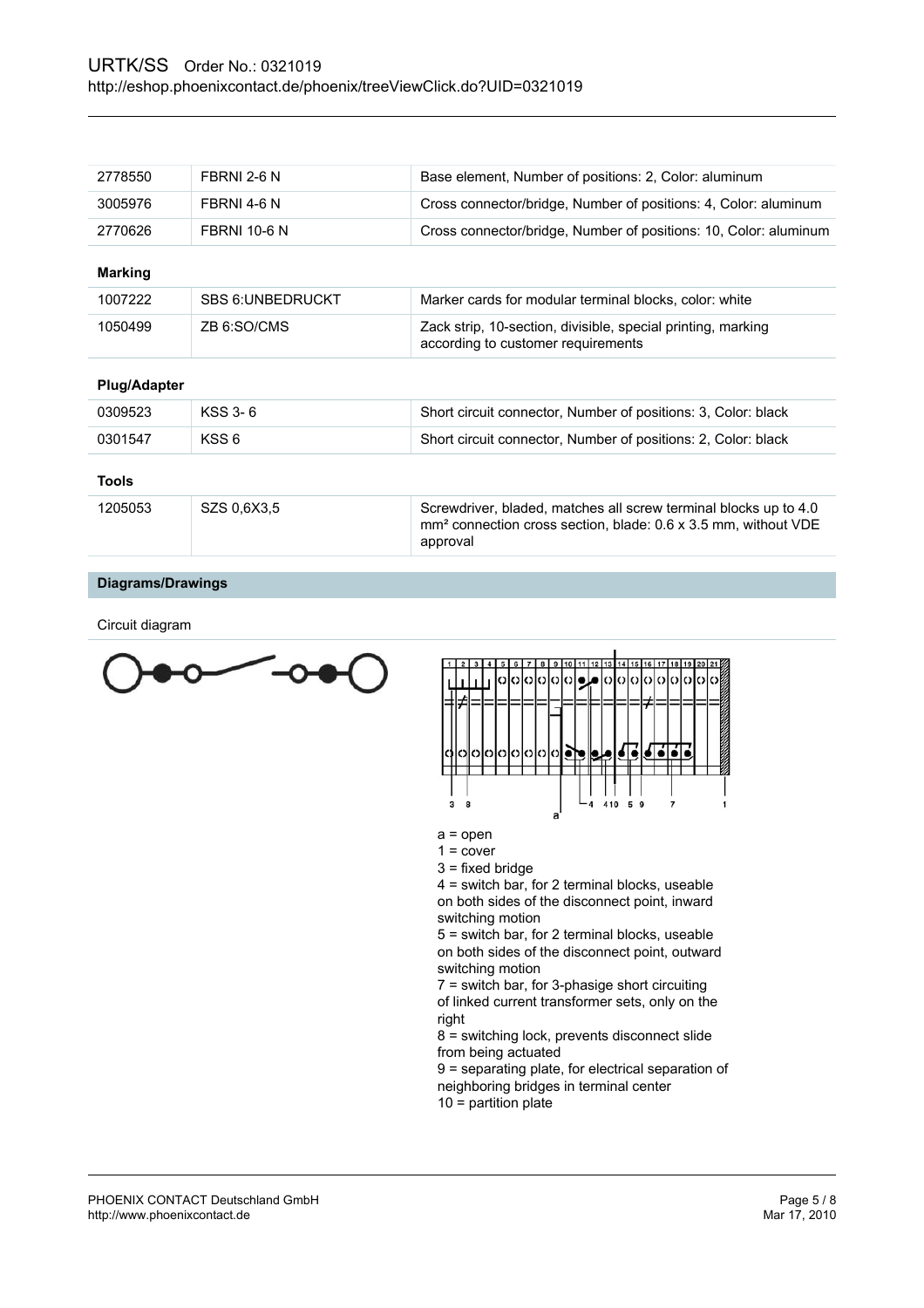Schematic diagram



- b = measured value testing
- c = transformer short circuit
- d = relay testing



Three-phase transducer test set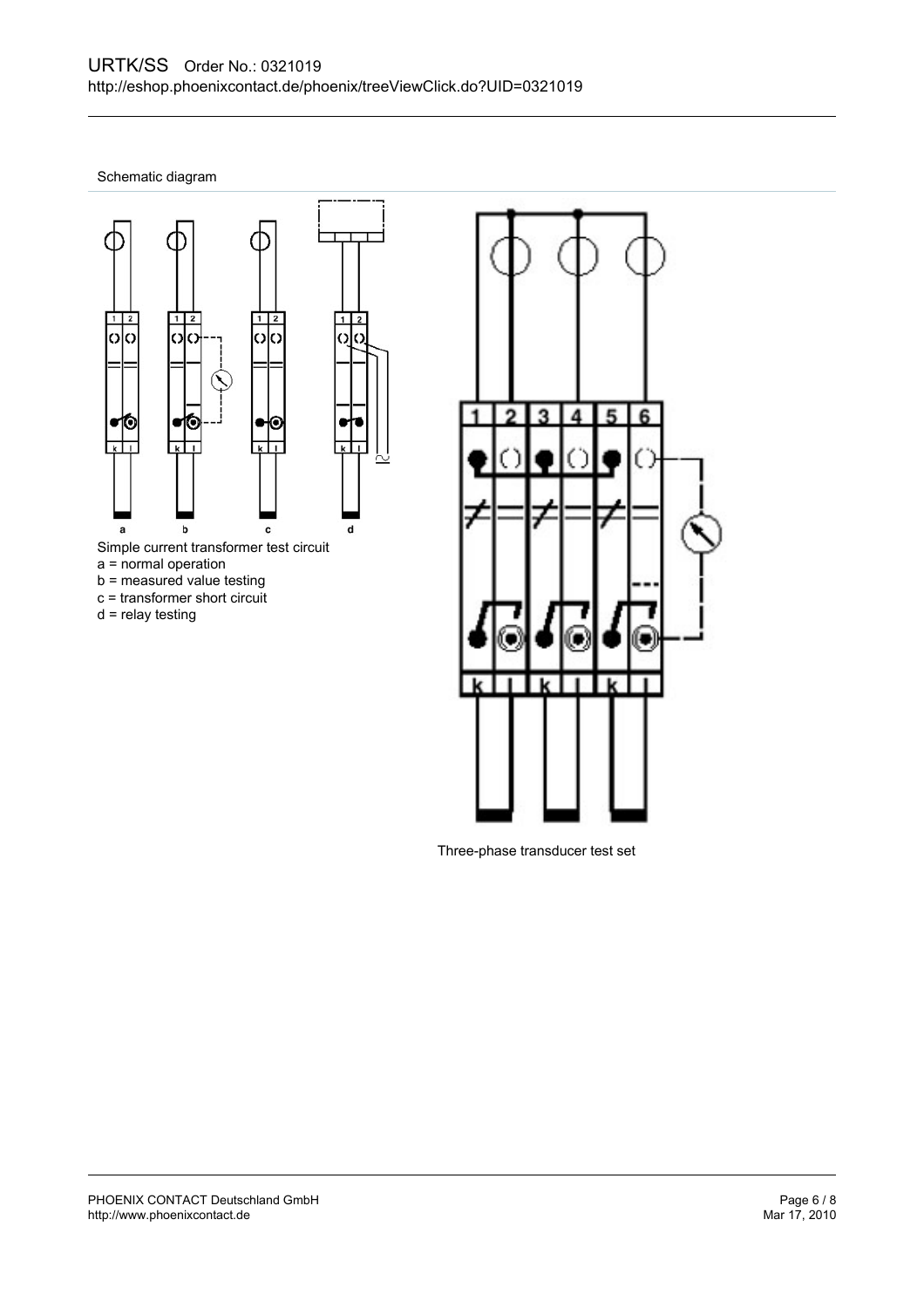

Three-phase linked transducer test set